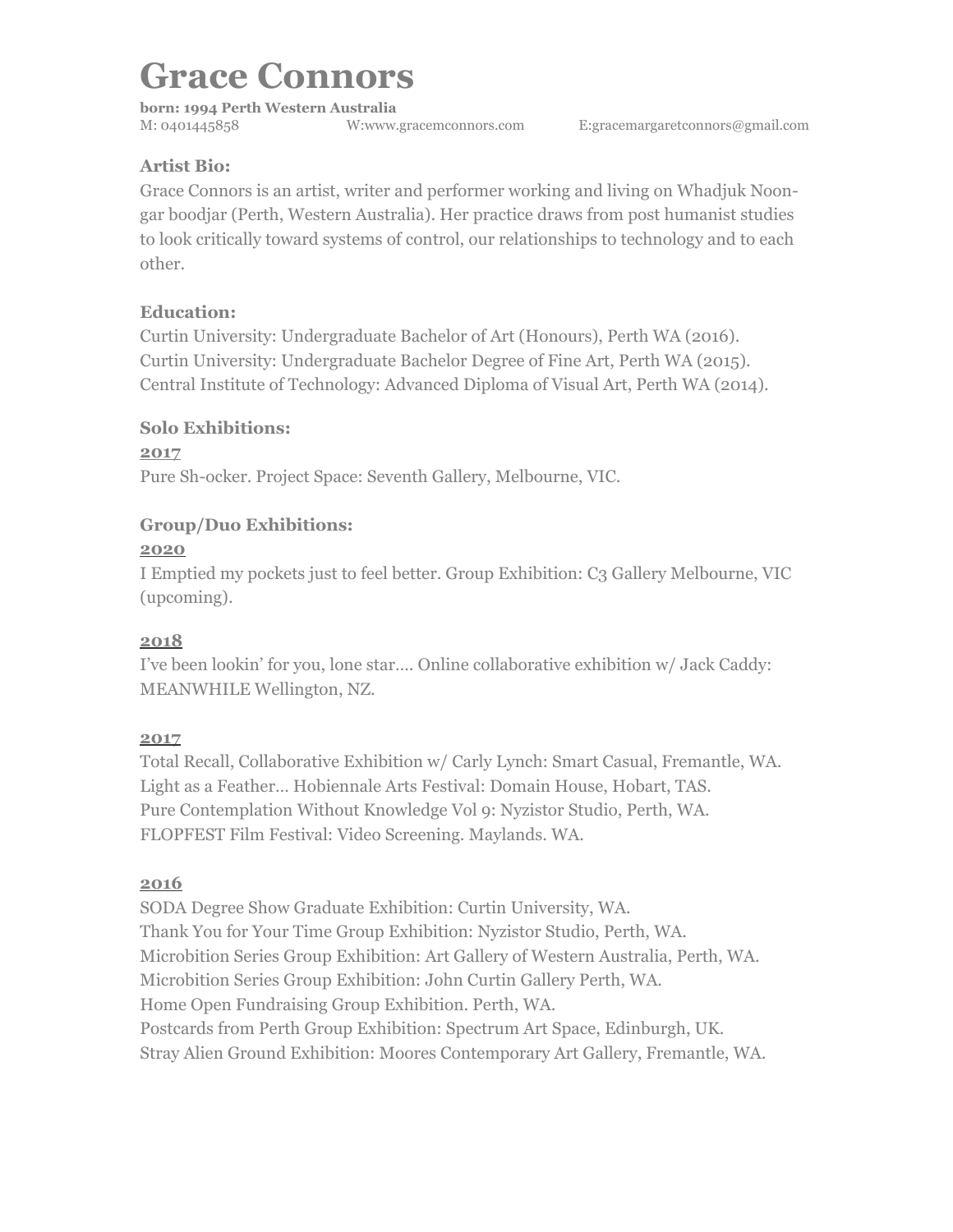**born: 1994 Perth Western Australia**  M: 0401445858 W:www.gracemconnors.com E:gracemargaretconnors@[gmail.com](http://gmail.com)

#### **2015**

SODA Degree Show Graduate Exhibition: Curtin University, WA. Good Shit Group Exhibition: The Bird, Perth, WA. HOOKED\* Fundraising Group Exhibition: The KoolRoom, Victoria Park, WA. 30x30 Silent Auction: Curtin University, WA. Cactus Journal Launch Exhibition: Free Range Gallery, Perth, WA. 25 Under 25 Group Exhibition: Moores Contemporary Art Gallery, Fremantle, WA. Group Exhibition: Crooked Spire Exhibition Space, Midland, WA. Tangent Gallery Group Show: Curtin University, WA.

#### **2014**

Primed Graduate Exhibition: Central Institute of Technology, Perth, WA. Perth Fringe Festival Screen Programming: Perth Cultural Centre Screen, Perth, WA. Light Up Leederville: Public Art Commission, Leederville, WA. Central Art Auction: Donated Artwork to Central Institute of Technology, Perth, WA.

#### **2013**

Happy Dead Things Group Exhibition: Common Ground, Perth, WA.

#### **2011**

Graduate Group Exhibition: Mundaring Art Centre, Mundaring, WA.

# **Performances/Conferences/Lectures:**

#### **2019**

Mercenaries of Slime, VNS Matrix and Extending the Slime Metaphor: Gender Diversity in Music and Art Conference, University of Western Australia, Perth, WA.

#### **2018**

PARASITE Experimental Arts Laboratory: Participant, West Space, Melbourne, VIC. *I went to a bikram yoga class and all I got was a pat on the back and a grande caramel soy latte*: Halloween Performance, Cool Change Contemporary, Perth, WA. *Ready Player One*. Revelation Film Festival Academic Conference: Performance Lecture, The Backlot, Perth, WA.

#### **2017**

*I went to a bikram yoga class and all I got was a pat on the back and a grande caramel soy latte:* Performance, Hobiennale Arts Festival, Domain House, Hobart, TAS.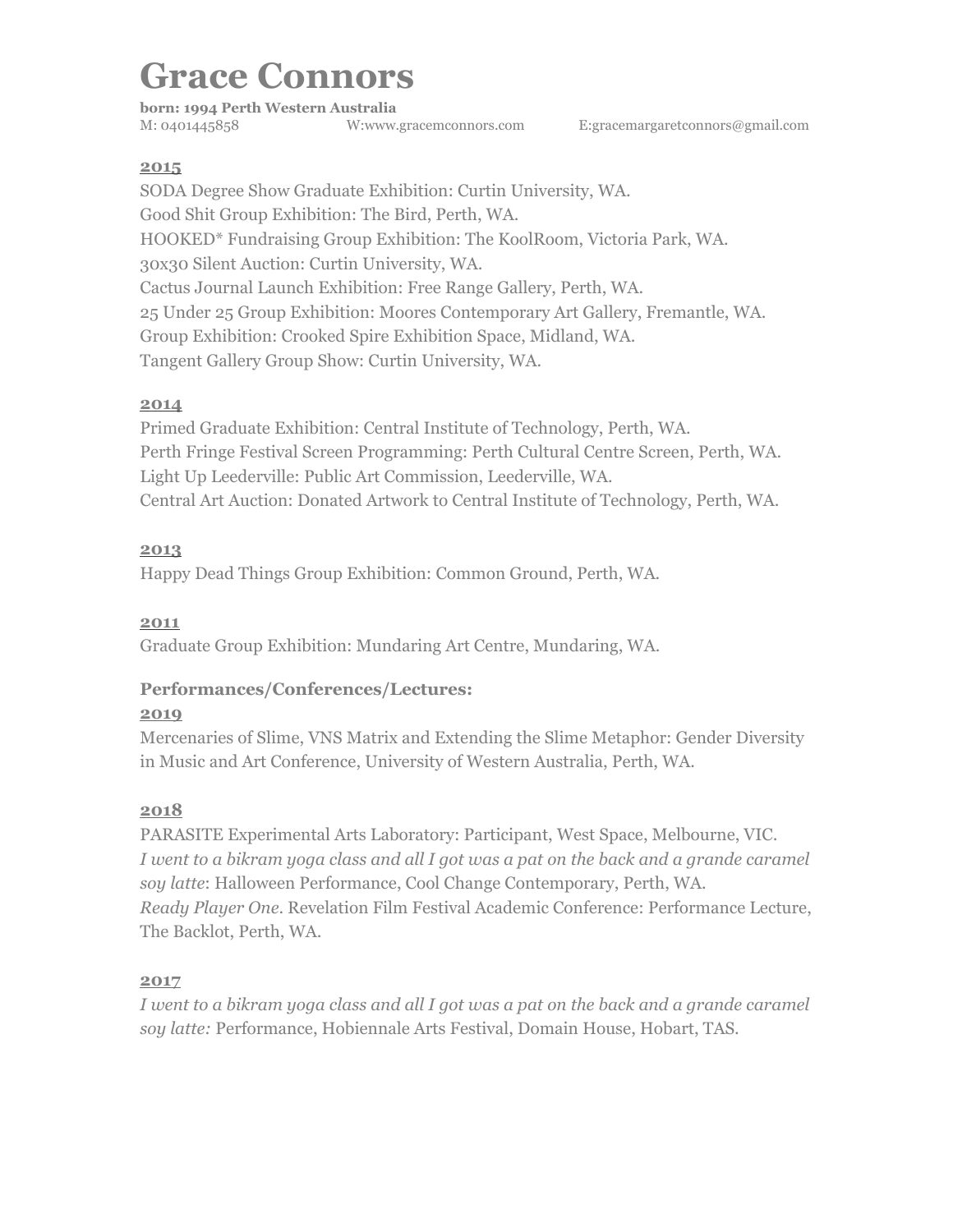**born: 1994 Perth Western Australia**  M: 0401445858 W:www.gracemconnors.com E:gracemargaretconnors@[gmail.com](http://gmail.com)

# **Curatorial Projects:**

#### **2018**

Curator for *Light as a Feather…* for Moana Project Space, at Cool Change Contemporary, Perth, WA.

Curator for *It is a long time since this moment*, for Symbiotica's UNHALLOWED ARTS Festival. Old Custom House, Fremantle, WA.

### **2017**

Curator for *Light as a Feather…* with Moana Project Space for the inaugural Hobiennale Arts Festival, Domain House, Hobart, TAS.

# **2016**

Curator for *Thank You for Your Time.* Group Exhibition at Nyzistor Studio, Perth, WA.

# **Awards / Prizes:**

Nomination for 25 Under 25 Group Exhibition, Moores Gallery, Perth, WA (2015). Nomination. for HATCHED, National Graduate Show. Perth institute of Contemporary Art, Perth, WA (2015).

### **Residencies:**

*Running on the Smell of an Oily Rag…* Residency at Midland Junction Art Centre, WA (Upcoming)

*Running on the Smell of an Oily Rag…* Studio Development Residency at Perth Institute of Contemporary Art, Perth WA (October 2019-Jan 2020).

# **Publications:**

*Taxpayers Wanted a Clock:* Collaborative Text with Jack Caddy: Semaphore (2020). *Huge and Deep Blue and Too Close:* Text for *One Hundred Dredged Channels,* Text for Leisuretime I at Next Wave Festival (2020).

*One Bubble Can Burst Twice:* Collaborative text with Paul Boye for RunningDog: Automate Me Issue: (2020).

*Don't Rush to Work, Don't be Late for Lunch*: Catalog Essay for *Made from Pillars of Spit* at Cool Change Contemporary (2019).

*What Dreams May Come*: Collaborative Text with Jack Caddy: Island Island (2019).

# **Text:**

Frieze Magazine: Looking Back 2017: [https://frieze.com/article/looking-back-2017-australia.](https://frieze.com/article/looking-back-2017-australia)